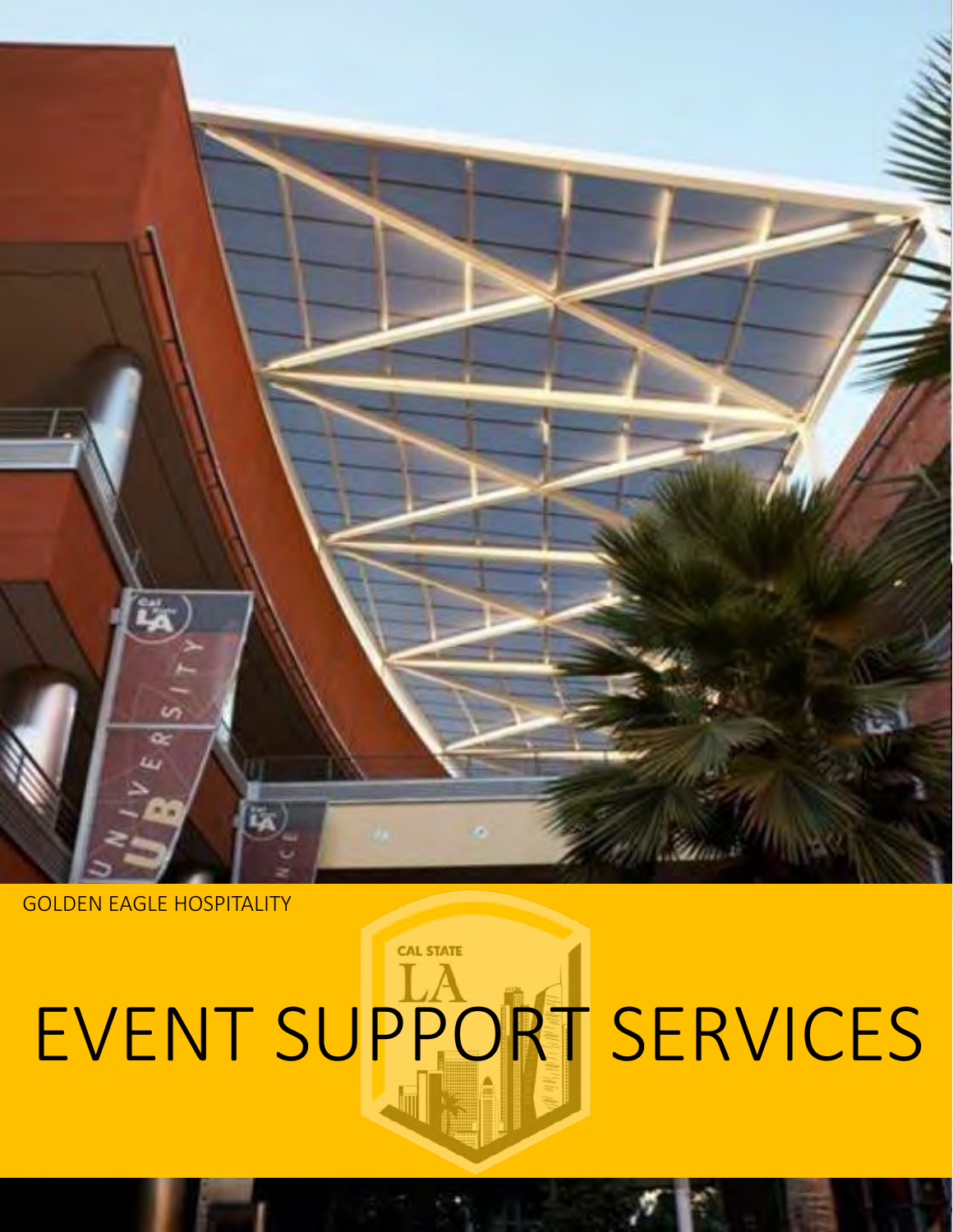

## INDEX

| <b>EVENT RENTALS</b>   | 1              |
|------------------------|----------------|
| <b>EVENT LIGHTING</b>  | $2^{\circ}$    |
| PARKING LOGISTICS      | 3              |
| <b>ROOM RENTAL</b>     | $\overline{4}$ |
| MEETING CAPACITY CHART | 5              |

### **GOLDEN EAGLE HOSPITALITY**

Daniel Keenan - Executive Chef - [Dkeenan@calstatela.edu](http://calstatela.edu)

Amanda Constantine – Event Coordinator [atapia9@calstatela.edu](http://calstatela.edu) 323-343-6770

Amy Perez – Event Coordinator [amiers2@calstatela.edu](http://calstatela.edu) 323-343-6776

After hours Contact Luis De La Garza— Ballroom Manager [ldelagarza@cslanet.calstatela.edu](http://cslanet.calstatela.edu) 323-974-0419

Fax 323-343-6771 Office Hours: 7AM - 5:00PM [goldeneaglehospitality@calstatela.edu](http://calstatela.edu)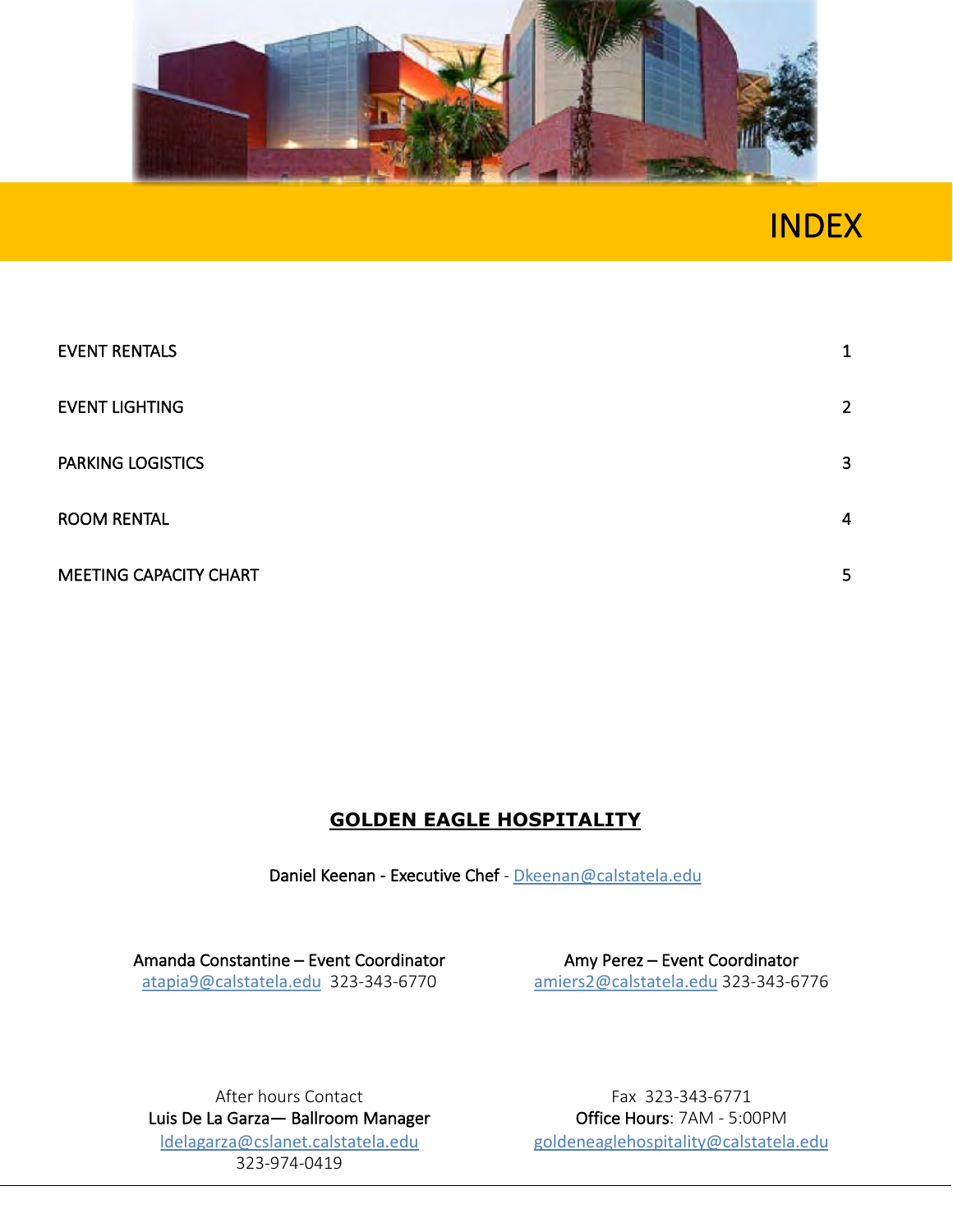

## EVENT RENTALS

**MICROPHONEES** *Wired* – 25 each *Wireless* – 50 each *Lavalier* – 50 each

#### PODIUM AND WIRED MICROPHONE 50

LCD PROJECTOR PACKAGE 75 *Includes LCD Projector, VGA/RCA Cable, AV Cart, and Mounted Screen* 

AV CART PACKAGE 45 *Includes VGA/RCA Cable, AV Cart, Mounted Screen*

COMPUTER ADAPTER 20 *Surface Pro to HDMI, Surface Pro to VGA, MAC, Thunder Bolt 3*

XLR CABLE 50 *For filming* 

#### HDMI SWITCHER 25

MIXER FEE 75 *(when using more than 4 microphones)*

#### POWERPOINT CLICKER 25

CONFERENCE PHONE 50 *Includes 2 external microphones* 

RISERS 125 (Per Riser) *6ft x 8ft for panel table/stage* 

ADA COMPLIANT RAMPS 400 Per Ramp Requires 1-week notice in advance

PORTABLE SPEAKERS 125 *With Wireless Microphone* – 175

PORTABLE 10X10 SCREEN 125

#### **GOLDEN EAGLE HOSPITALITY**

DANCE FLOOR *Small (24x15)ft* – 250 Each *Large (32x21)ft* – 400 Each

POWER STRIPS 15 Each

EASEL 10

ADJUSTABLE PIPE AND DRAPE 125 Each *14ft x 32ft* 

TABLETOP SIGN HOLDERS 3 Each *With numbers upon request*

#### AMERICAN & CALIFORNIA STATE FLAGS 25 each

PATIO HEATERS 125 Each

CHAIR COVERS 5 Per Chair

CHAIR COVERS with TIES 6 Per Chair

SPECIALTY LINENS *Available upon request*

TABLETOP SIGN HOLDERS 3 Each *With numbers upon request* 

COCKTAIL TABLES 20 Each

EASEL 10

FLIPCHART PACAKGE 45 *Includes Flipchart pad, easel, and two markers*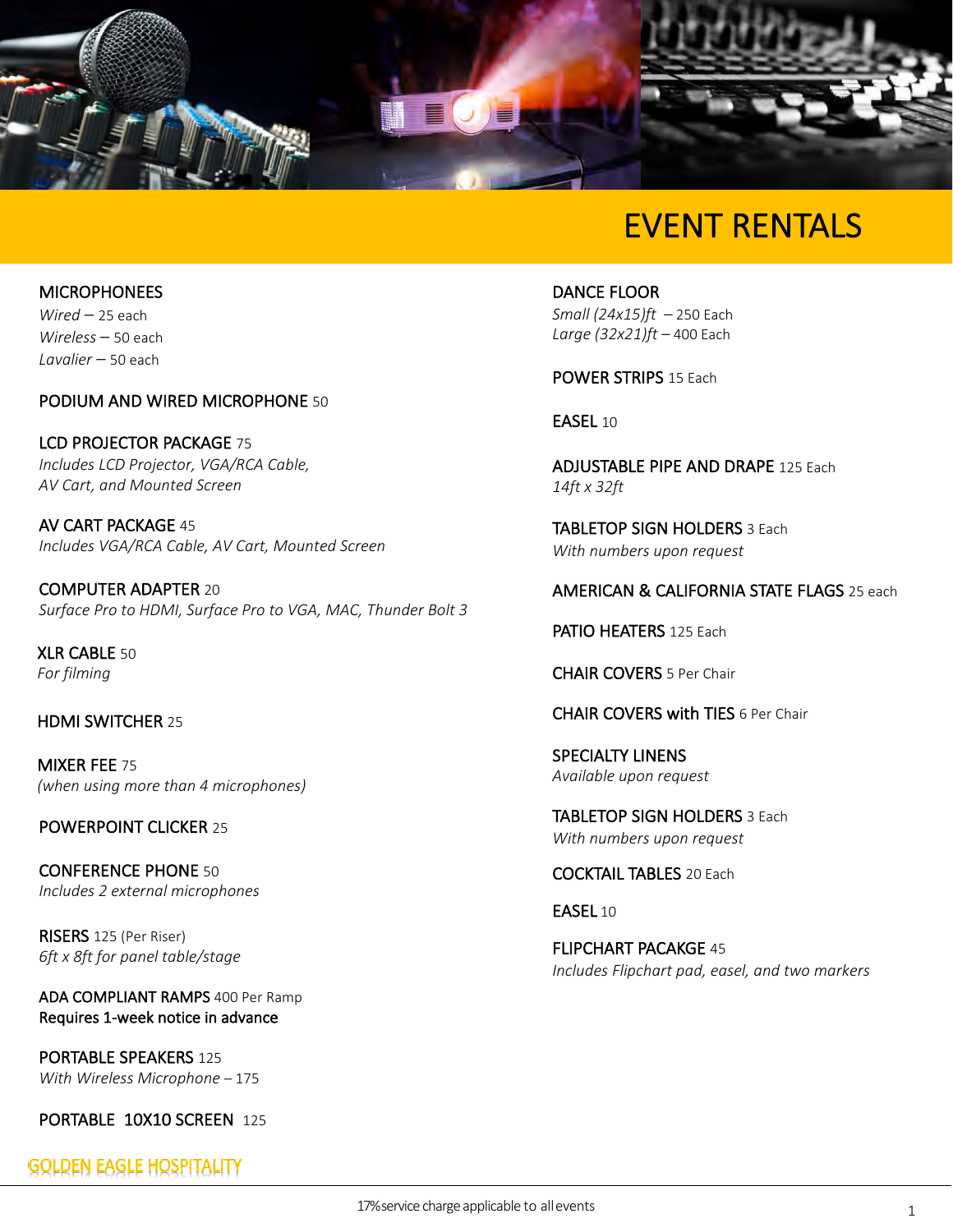

## EVENT LIGHTING

![](_page_3_Picture_2.jpeg)

## **GOLDEN EAGLE HOSPITALITY**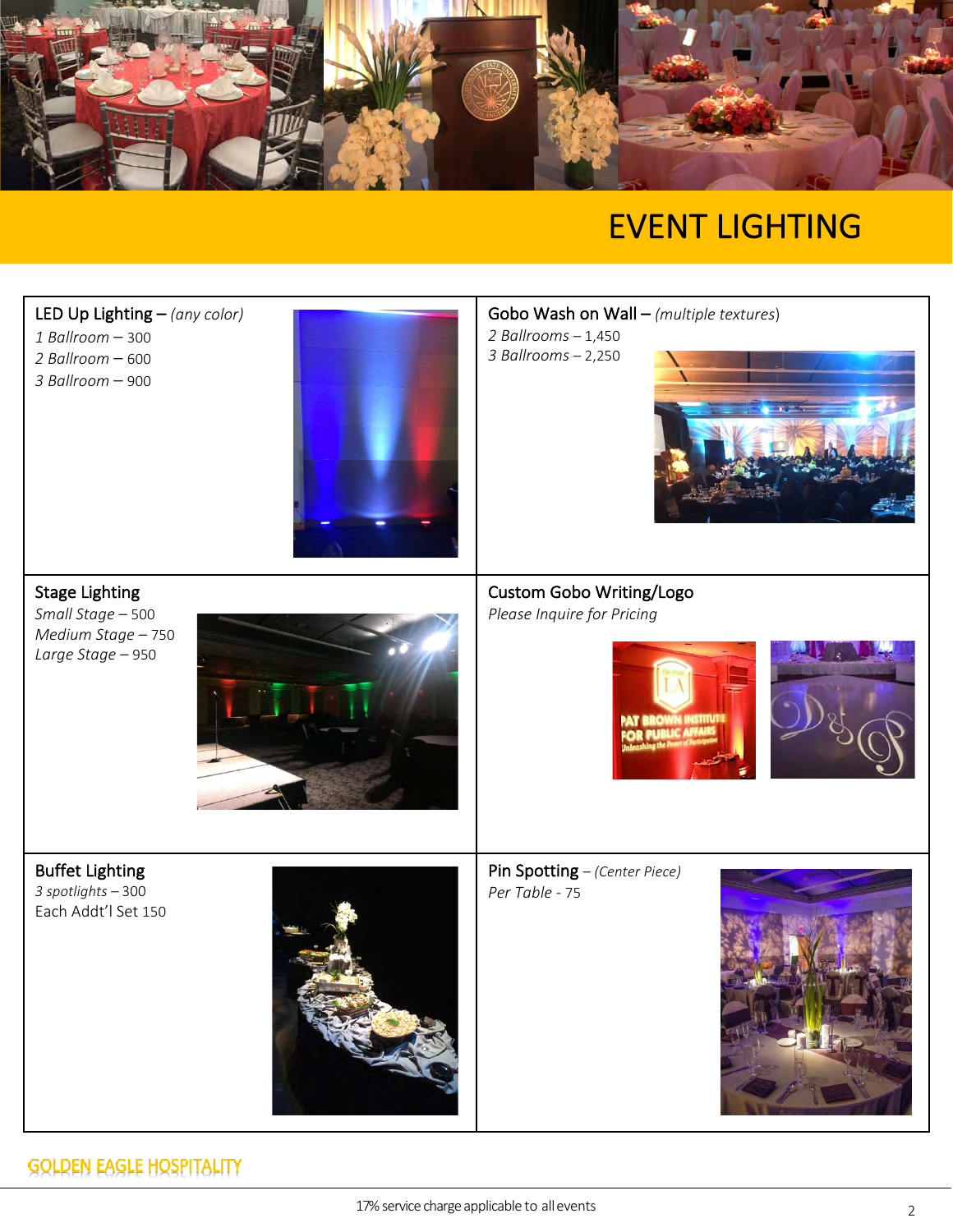![](_page_4_Picture_0.jpeg)

## PARKING LOGISTICS

It is the responsibility of all drivers to know and understand the University parking rules and regulations. Parking regulations are enforced 24 hours a day, 7 days a week, including holidays. Please obey all posted signs and/or curb marking.

GUEST SELF -PARKING 4 Hours – 4 All Day  $-8$ 

#### PREPURCHASED PARKING PERMITS 4.50 Per Permit

PARKING LOT RENTAL 250 - Per Day Flat Rate Friday, Saturday, or Sunday Events

LOADING DOCK PERMIT 12 Per Permit (More than 1 hour)

PARKING ATTENDANT 25 An Hour (Minimum 1 hour)

DIRECTIONAL SIGNS Black and White Logo – 20 Color Logo Only – 24 Complete Color Logo and Wording – 30

EAGLE PATROL 40 An Hour *(Minimum 1 hour)*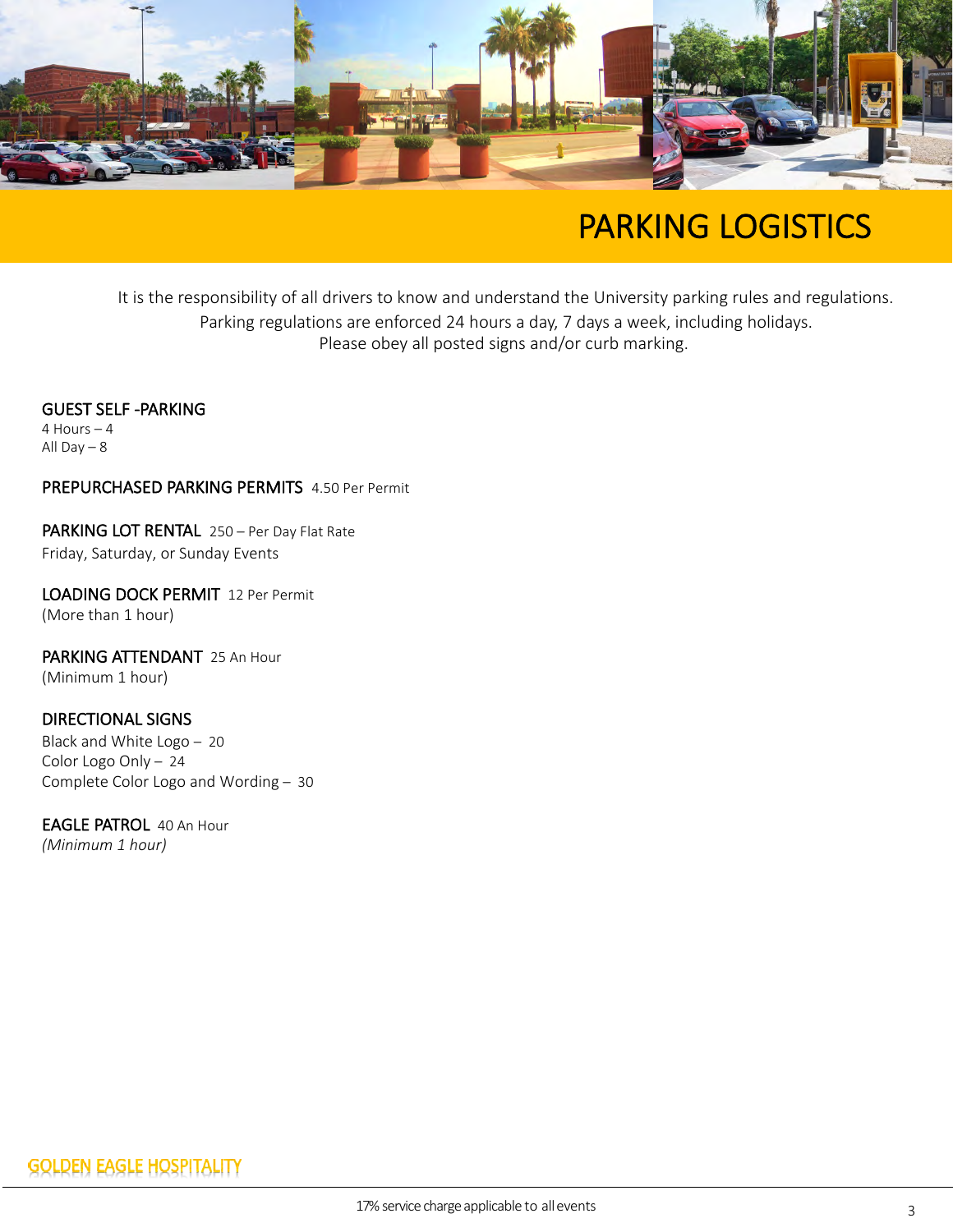![](_page_5_Picture_0.jpeg)

# ROOM RENTAL

| Location                   | * Room Rental<br>Up to 4 hours/ Each<br>Addt'l Hour | * Food & Beverage<br>Up to 4 Hours | * Food & Beverage<br>(More than 4 Hours) |
|----------------------------|-----------------------------------------------------|------------------------------------|------------------------------------------|
| <b>Ballroom 1</b>          | 400/200                                             | 750                                | 1,500                                    |
| <b>Ballroom 2</b>          | 400/200                                             | 750                                | 1,500                                    |
| <b>Ballroom 3</b>          | 400/200                                             | 750                                | 1,500                                    |
| Ballroom 1-2               | 800/400                                             | 1,500                              | 3,000                                    |
| Ballroom 1-3               | 1,200/600                                           | 2,200                              | 4,500                                    |
| Boardroom                  | 350/100                                             | N/A                                | N/A                                      |
| <b>Boardroom Patio</b>     | 250/75                                              | 400                                | 750                                      |
| University Club<br>& Patio | 500/150                                             | 750                                | 1,200                                    |

*\* Location rental waived if food + beverage minimum is reached*